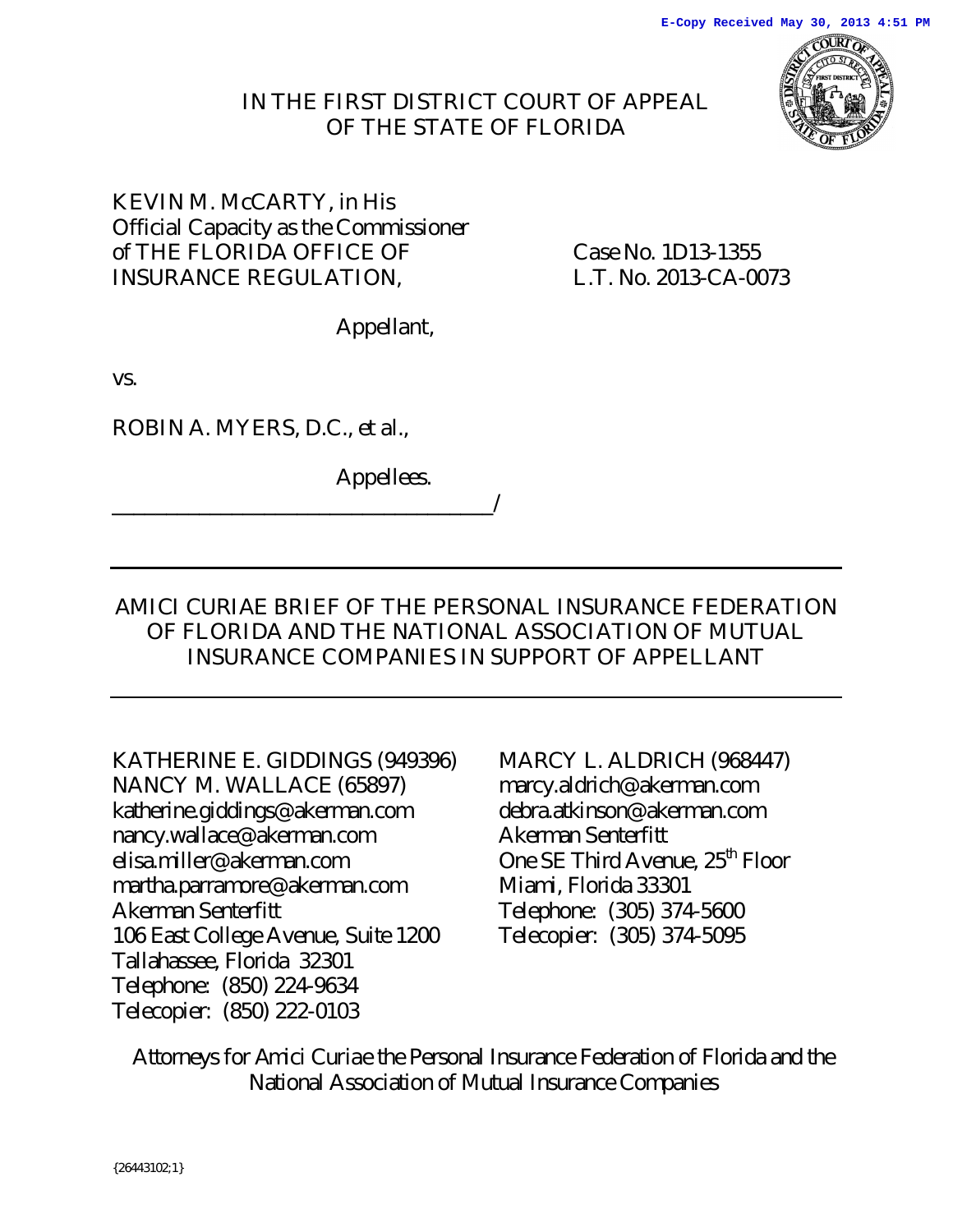# TABLE OF CONTENTS

| $\mathbf{I}$ . | THE 2012 AMENDMENTS AFFECTED BY THE INJUNCTION<br>ARE INTENDED TO REDUCE PIP COST DRIVERS AND      |
|----------------|----------------------------------------------------------------------------------------------------|
|                | II. THE INJUNCTION ORDER HAS RESULTED IN SIGNIFICANT<br>CONFUSION AND UNCERTAINTY FOR PROPERTY AND |
|                |                                                                                                    |
|                |                                                                                                    |
|                |                                                                                                    |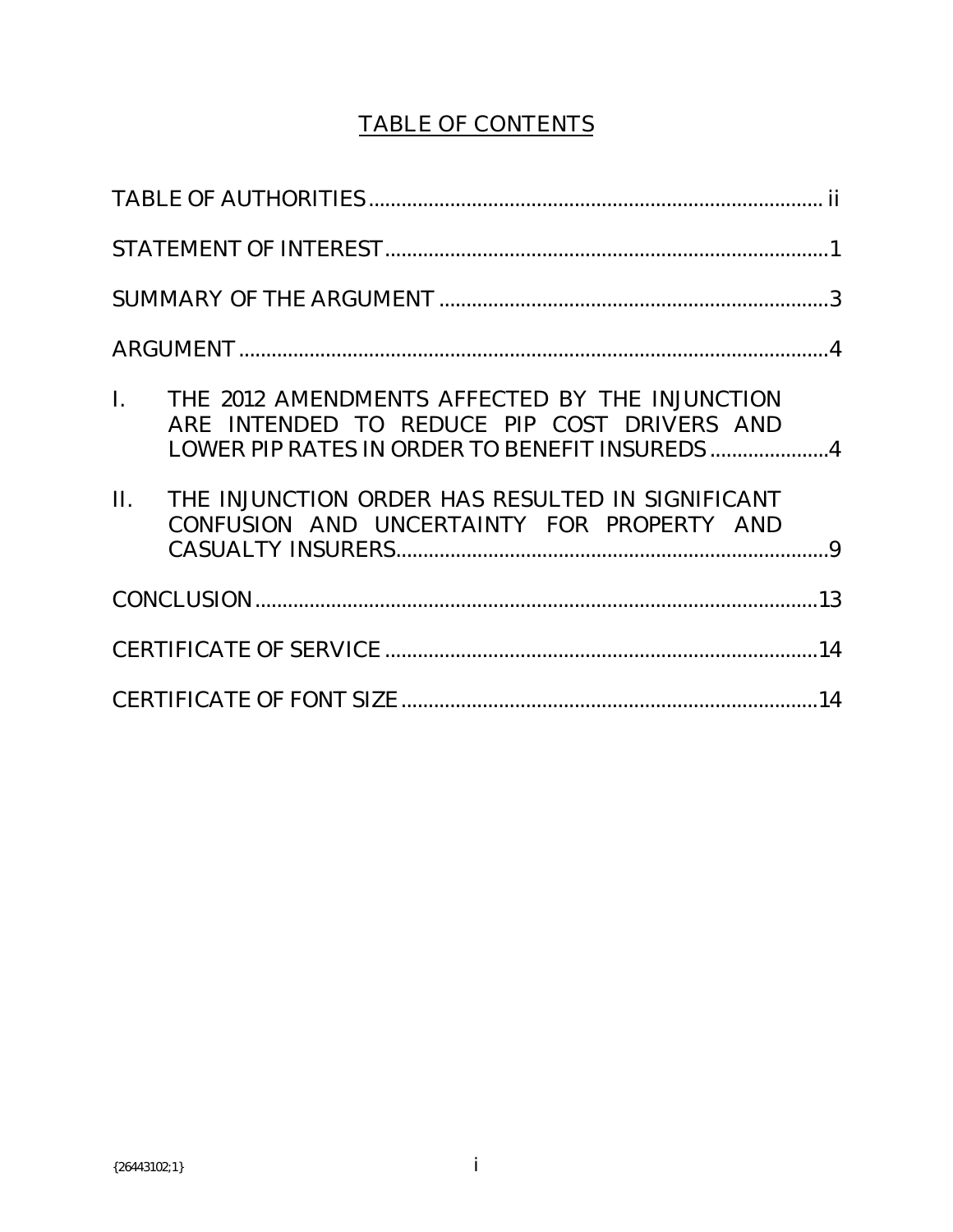# TABLE OF AUTHORITIES

|                                                                        | Page |
|------------------------------------------------------------------------|------|
| Cases                                                                  |      |
|                                                                        |      |
| Hillsborough Cnty. Aviation Auth., 739 So. 2d 175 (Fla. 2d DCA 1999)10 |      |
|                                                                        |      |
|                                                                        |      |
|                                                                        |      |
| Mallory v. State of Florida, 866 So. 2d 127 (Fla. 4th DCA 2004)10      |      |
| TJ Mgmt. Grp., L.L.C. v. Zidon, 990 So. 2d 623 (Fla. 3d DCA 2008)11    |      |
|                                                                        |      |
| <b>Florida Statutes &amp; Constitution</b>                             |      |
|                                                                        |      |
|                                                                        |      |
| <b>Rules and Regulations</b>                                           |      |
|                                                                        |      |
| <b>Other Authorities</b>                                               |      |
| The Florida House of Representatives Final Bill Analysis CS/CS/HB 119, |      |
| www.floir.com/siteDocuments/ApprovedPIPRateFilings_12-27-12.pdf        |      |
| www.floir.com/siteDocuments/HB119ImpactAnalystFINAL08202012.pdf        |      |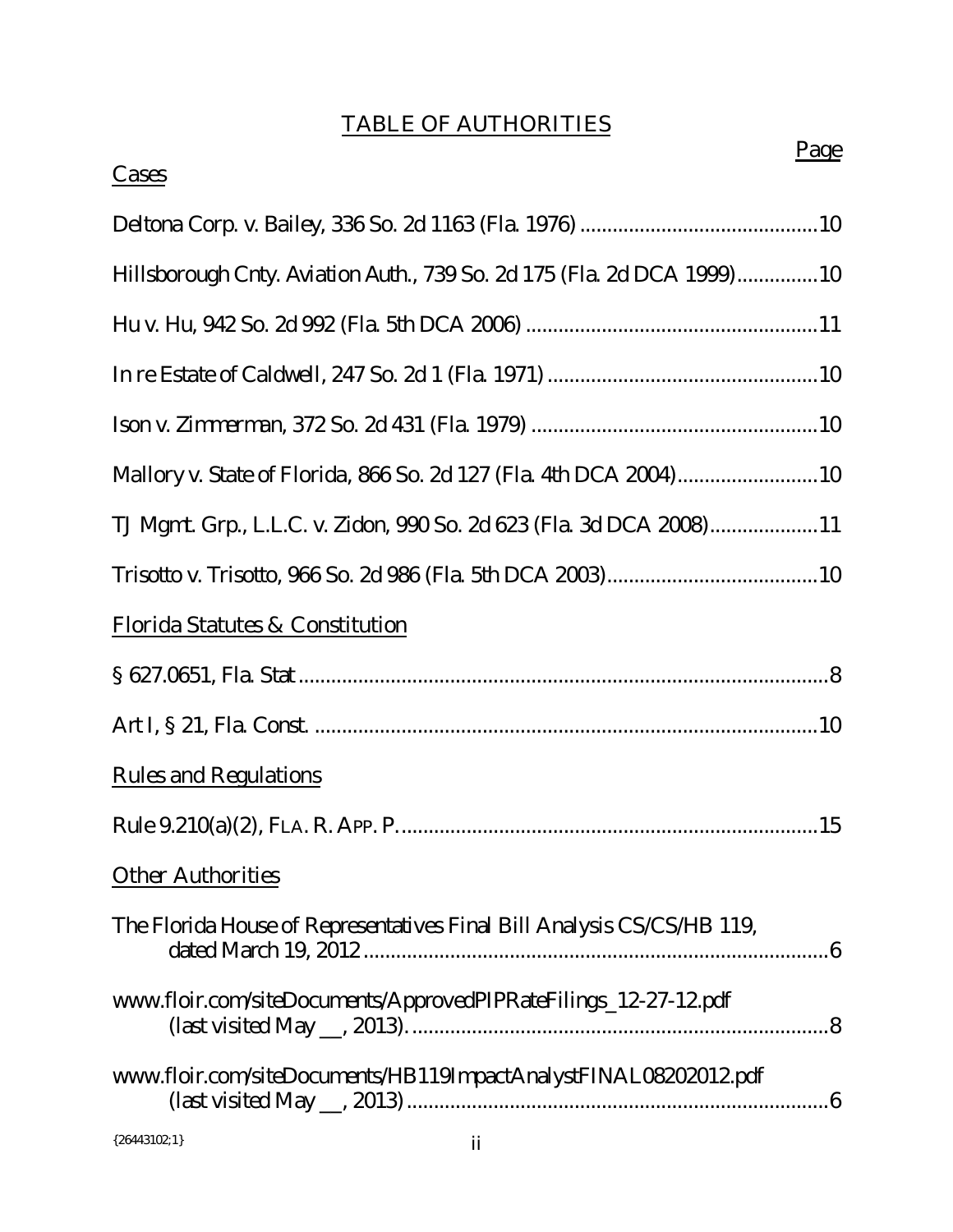www.OIR.com/siteDocuments/PIP\_04-08-2011.pdf (last visited May \_\_, 2013)....5 www.myfloridacfo.com/ica/pipworkinggroup.htm (last visited May \_\_, 2013)...5, 6 www.myfloridahouse.gov/sections/bills/billsdetail.aspx?Bill Id=47180 (last visited May \_\_\_, 2013) ......................................................................................6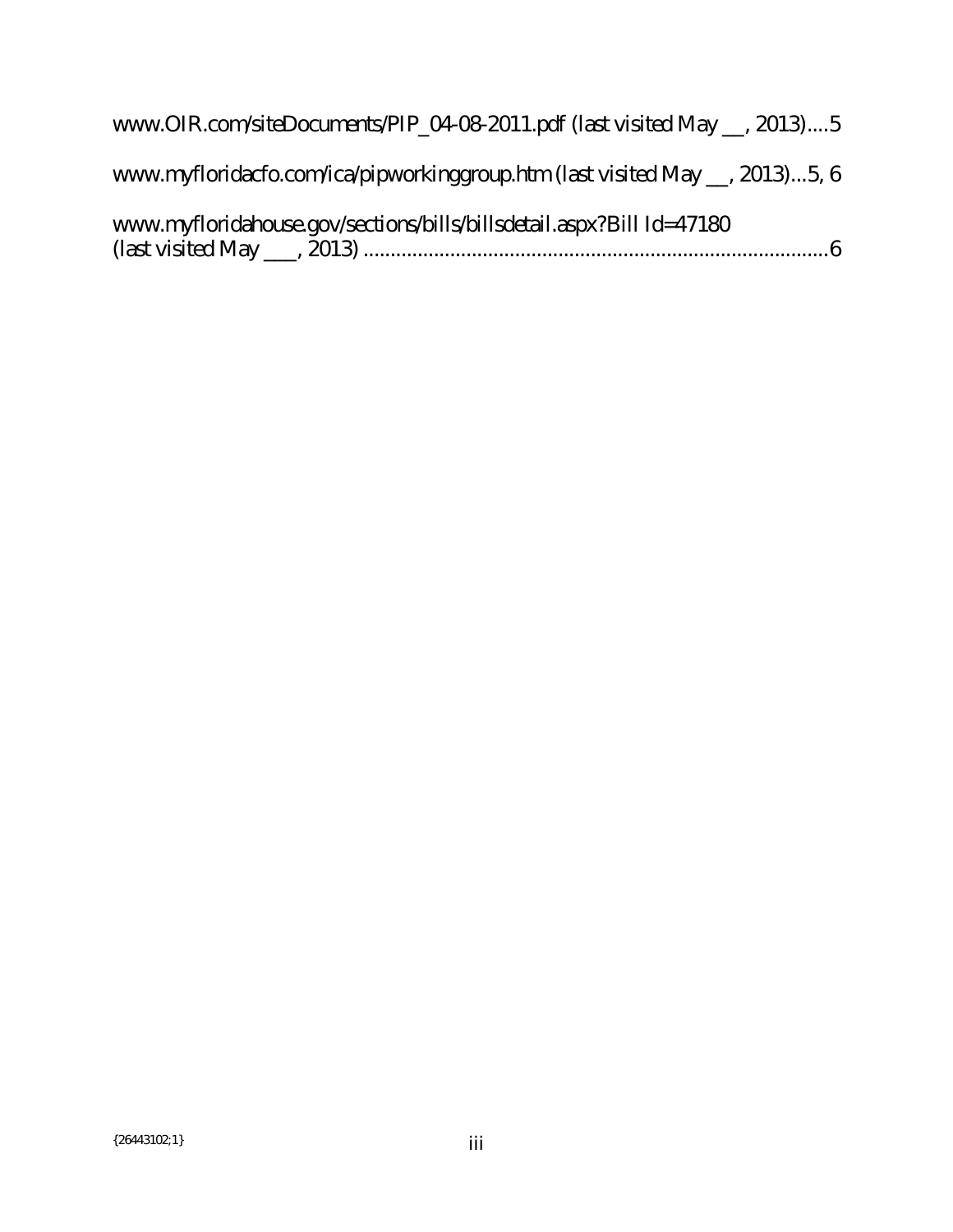#### STATEMENT OF INTEREST

*Amici Curiae*, the Personal Insurance Federation of Florida ("PIFF") and the National Association of Mutual Insurance Companies ("NAMIC"), file this *Amici Curiae* Brief in support of Appellant, Kevin M. McCarty, in His Official Capacity as the Commissioner of the Florida Office of Insurance Regulation ("OIR").

PIFF is a non-profit voluntary coalition of property and casualty insurers. Its purpose is to create a dynamic, efficient and competitive marketplace for personal insurance products for the benefit of all Floridians. NAMIC is a national trade association that represents insurers providing property and casualty insurance products in Florida as well as throughout the United States.

PIFF's and NAMIC's members underwrite a substantial portion of the property and casualty premiums written in Florida, including personal injury protection ("PIP") coverage written in conjunction with private passenger automobile insurance policies. PIFF members insure approximately 45% of the Florida automobile market and more than 25% of the homeowners market. NAMIC's members write more than \$196 billion in premiums accounting for 50% of the automobile and homeowners market nationally. These members, including companies based in Florida and throughout the country, range in size from small companies to the largest insurers with global operations. On issues of importance to the property and casualty insurance industry and marketplace, PIFF and NAMIC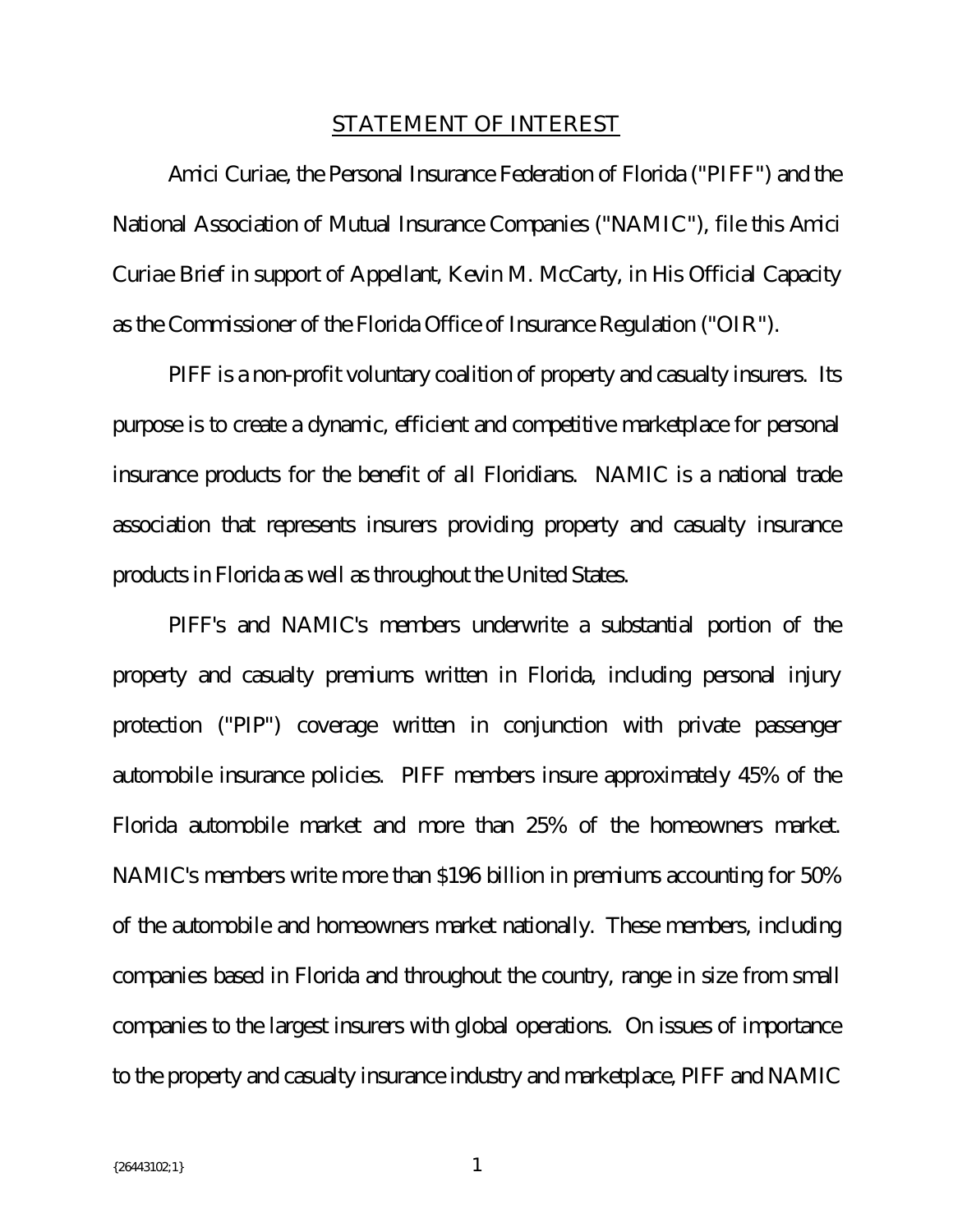advocate sound public policies on behalf of their members in legislative and regulatory forums and file amicus briefs in significant federal and state court cases.

The circuit court's order—which granted Appellees' motion for a temporary injunction against OIR's enforcement of portions of the 2012 PIP Amendments has created industry-wide confusion and uncertainty. While the order purportedly enjoins OIR enforcement of certain of the 2012 Amendments, the order is vague in direction and the 2012 Amendments remain duly enacted, valid law. The circuit court's ruling creates substantial uncertainty among property and casualty insurers as to whether they must comply with valid law and their OIR-approved contracts with insureds that incorporate the provisions of the 2012 Amendments. Notably, insurers were not a party to the lawsuit and have not been enjoined, and the 2012 Amendments have only been enjoined as to OIR. There has been no final order finding the amendments to be unconstitutional. There are potentially serious repercussions to *Amici*'s members and Florida insureds given the unsettled state of the law caused by the order.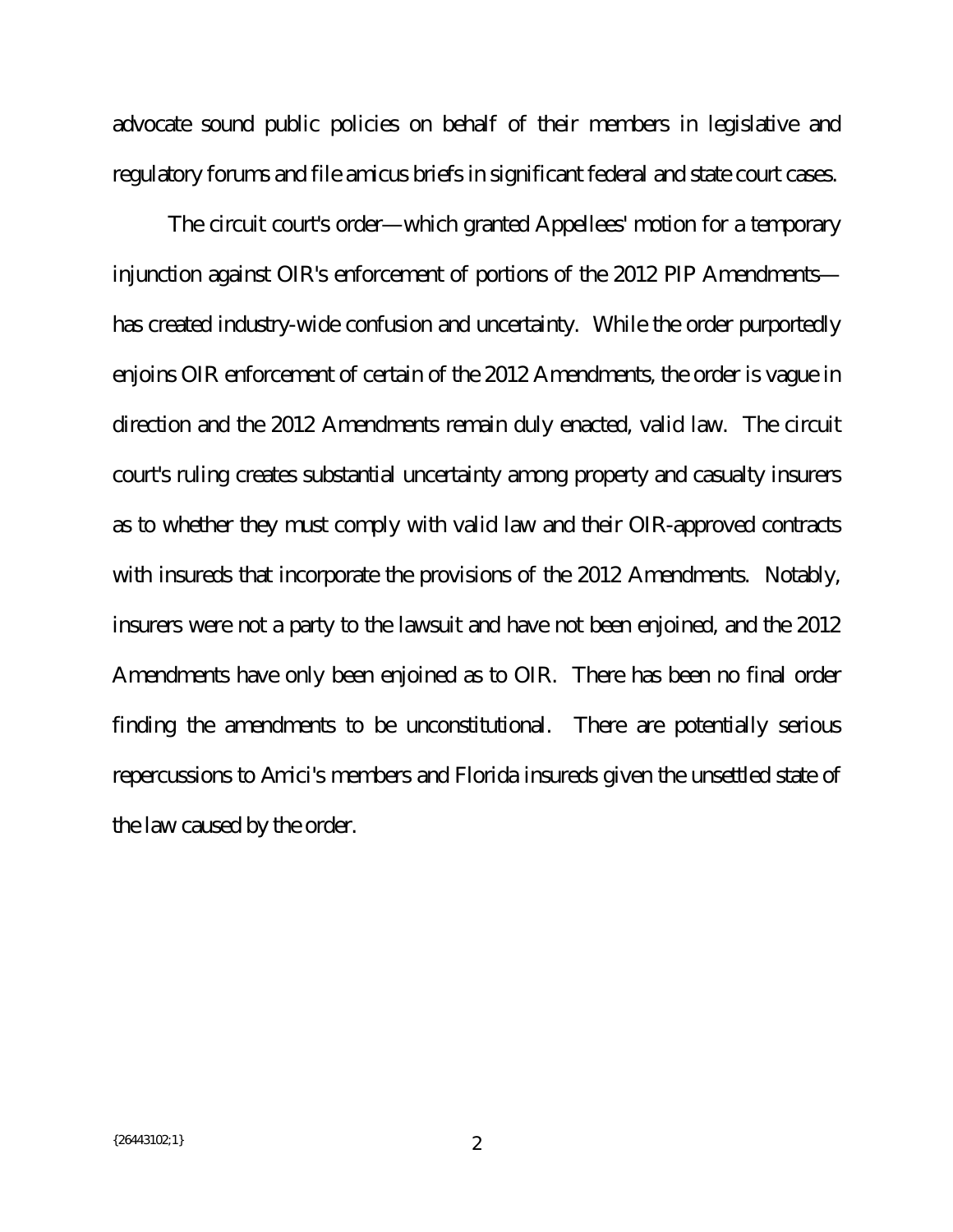#### SUMMARY OF THE ARGUMENT

The *Amici* support the position of OIR—this Court should reverse the circuit court's injunction order.

The *Amici* submit this brief, first, to provide background as to one of the main legislative goals of the 2012 Amendments—reduction in PIP premiums. The parts of the 2012 Amendments affected by the injunction order—eliminating reimbursement for non-essential acupuncture and massage therapy services, limiting reimbursement for chiropractic services, and focusing benefits instead on the treatment of emergency medical conditions—are intended to address key cost drivers in the PIP system In fact, as a result of the 2012 Amendments, a number of insurers have filed and obtained approval of reduced PIP rates. This PIP premium rate reduction may benefit Florida insureds to the extent that the PIP rate decreases help drive down overall auto insurance costs.

The *Amici* also submit this brief to describe the confusion and uncertainty currently being experienced in the insurance industry as a result of the injunction order. The underlying lawsuit is between providers and OIR—not providers and insurers or any particular insurer. Additionally, the injunction order opines that the 2012 Amendments might be unconstitutional; but does not actually declare them to be unconstitutional. Thus, while the injunction remains in effect, insurers must choose between (i) complying with the parts of the 2012 Amendments affected by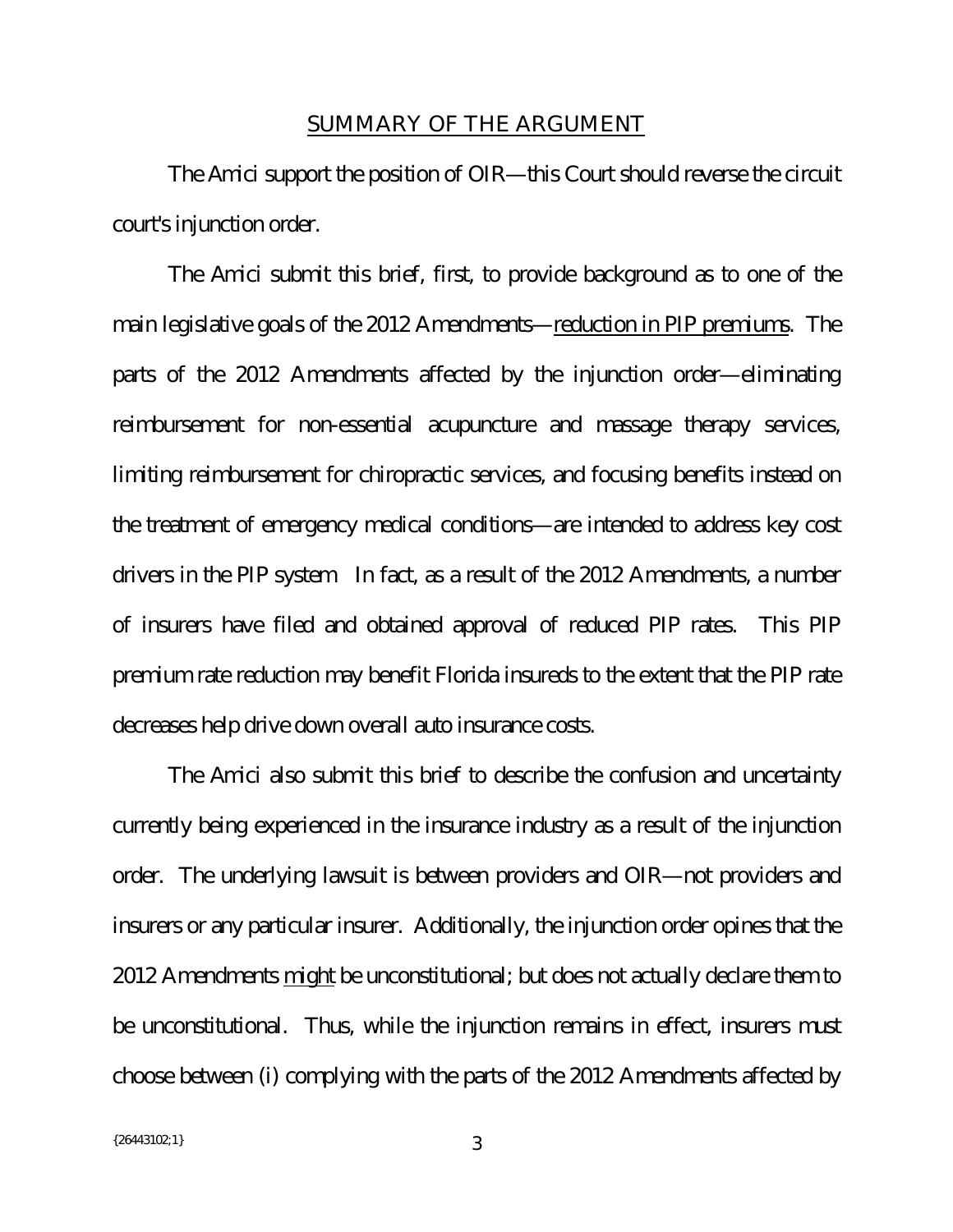the injunction order and the contracts with insureds incorporating them, and (ii) ignoring the duly enacted Amendments and the provisions of their approved contracts. Either choice has considerable repercussions.

This Court should reverse the circuit court's injunction order.

### ARGUMENT

### I. THE 2012 AMENDMENTS AFFECTED BY THE INJUNCTION ARE INTENDED TO REDUCE PIP COST DRIVERS AND LOWER PIP RATES IN ORDER TO BENEFIT INSUREDS.

As a result of the injunction being granted on an "access to courts" basis, the fact that the Florida Legislature enacted 2012 Amendments after significant public testimony, consideration of myriad reports and studies of the PIP system, and for clearly legitimate purposes has, in some ways, been pushed aside. One goal of the 2012 Amendments is to combat PIP fraud. Another is to reduce or keep PIP premiums in check, which have skyrocketed in recent years. Eliminating reimbursement for non-essential acupuncture and massage therapy services, limiting reimbursement for chiropractic services, and focusing benefits instead on the treatment of emergency medical conditions—all provision of the 2012 Amendments affected by the injunction order—serves that legislative goal. More specifically:

• In 2011, OIR issued a report compiling its findings from 31 insurance companies that had participated in an OIR data call requesting PIP data from 2006-2010. OIR found that, during that time, the number of PIP claims increased by 28%. From 2008-2010, PIP benefits paid by insurers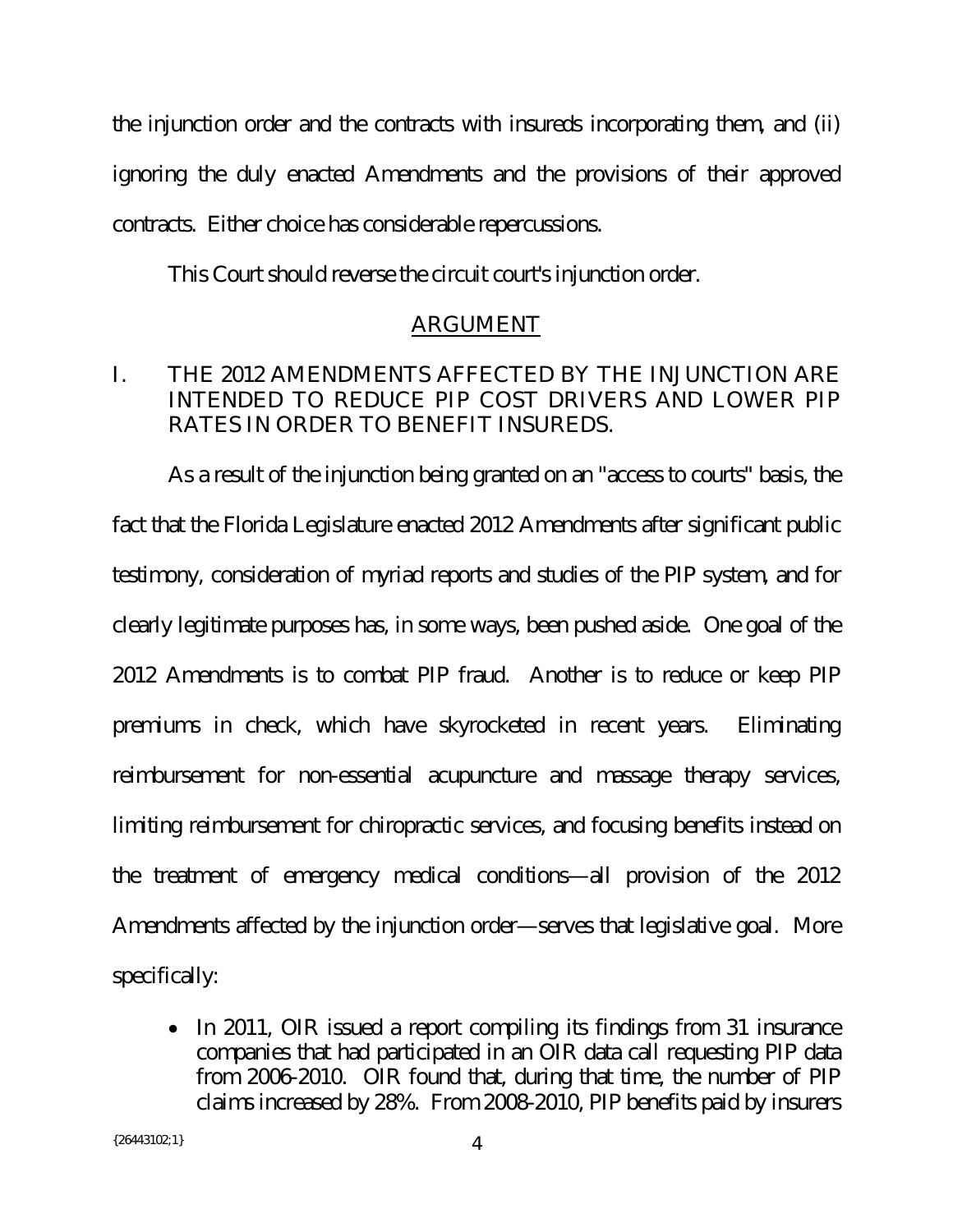increased by 70%. "Report on Review of the 2011 Personal Injury Protection Data Call," Florida Office of Insurance Regulation, published April 11, 2011, p.  $2-6$ <sup>1</sup>

- In December 2011, the Office of the Insurance Consumer Advocate released a detailed 61 page report of a PIP Working Group on Florida Motor Vehicle No-Fault Insurance.<sup>2</sup> That report described how "overutilization in certain medical procedures," among other things, had "surpassed unprecedented levels" and "led to significant increases in PIP premiums, which translate[d] into a 'fraud tax' of nearly \$1 billion on Floridians." *Id.* (cover letter). It noted that "some Florida families are paying \$3,500 or more in PIP premiums, which is more than one-third of the maximum \$10,000 benefit provided." *Id.* at 2.
- The Working Group also observed that "physical therapy and massage therapy," along with chiropractic care, were the services "most frequently billed." *Id.* The overall growth in utilization was for services "outside of the emergency room setting." *Id.* at 3.
- The Working Group also collected data demonstrating that, while all types of medical care costs under PIP in Florida exceeded the medical inflation rate, the greatest increase was for massage therapy. In 2005, the average charge per claimant for massage therapy was \$2,887. By 2010, the average claimant charge for massage under PIP had risen to \$4,350, a 51% increase after adjusting for medical inflation. *Id.* at 21. For acupuncture, the 2005 average costs per claimant were \$2,754. By 2010, it was \$3,674. *Id.*
- The Working Group also collected data demonstrating that chiropractors are the "largest percentage of medical providers submitting charges for treating PIP claimants and had the highest average total charge per claimant as compared with other medical providers." *Id.* at 20.

 ${26443102;1}$  5

<sup>1</sup> *Available at*: www.OIR.com/siteDocuments/PIP\_04-08-2011.pdf (last visited May \_\_, 2013).

<sup>&</sup>lt;sup>2</sup> Office of Ins. Consumer Advocate, Report on Fla. Motor Vehicle No-Fault Ins. (Personal Injury Protection) (Dec. 2011) (the "PIP Working Group Report"), a*vailable at*: www.myfloridacfo.com/ica/pipworkinggroup.htm (last visited May  $\_\_$ , 2013).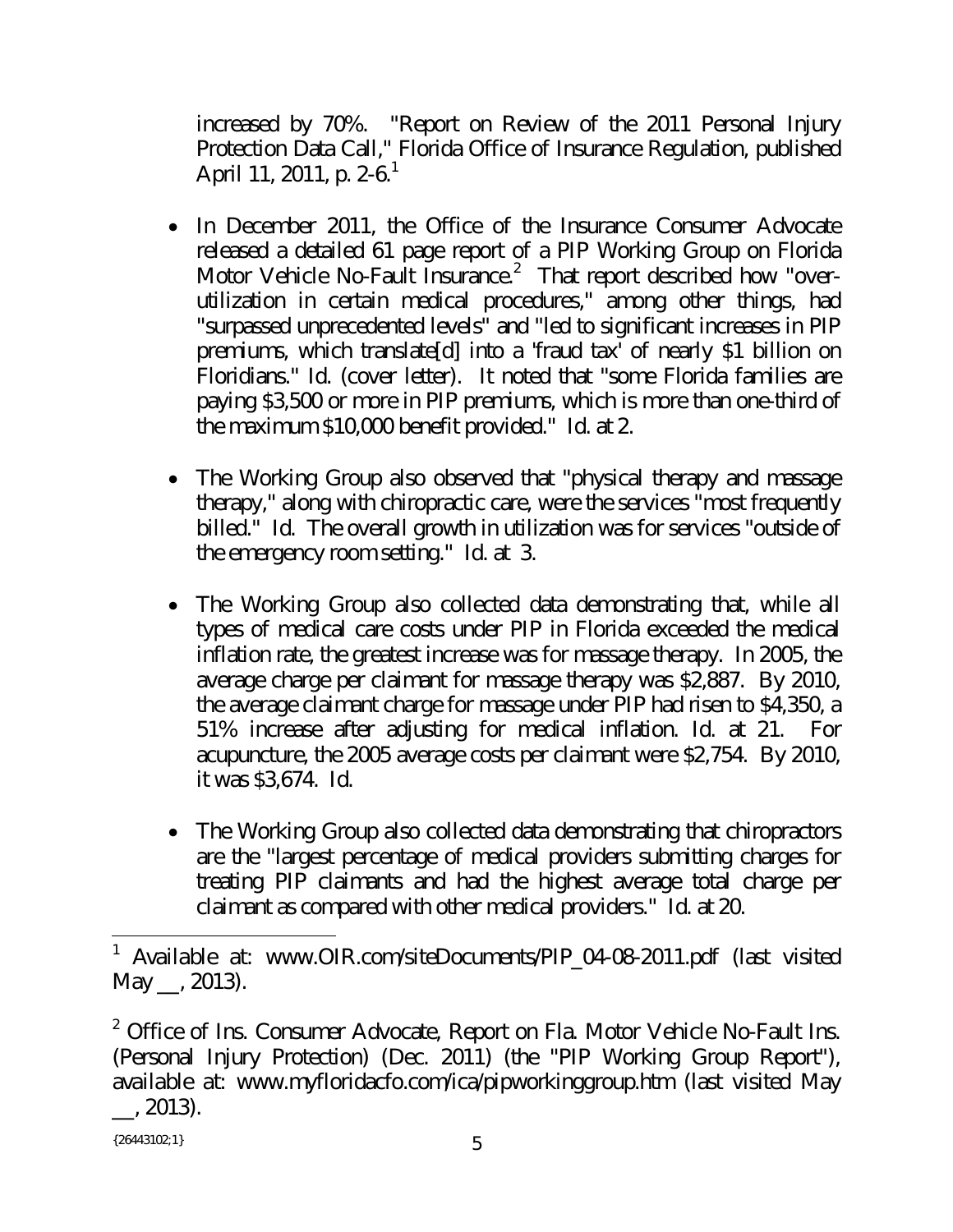- The Working Group concluded that "utilization protocols" were necessary. It stated: "Absent much-needed changes to our No-Fault system, Florida's consumers will be left with fewer choices, higher rates, or worse, they will choose to go uninsured, which presents a greater financial risk to everyone who gets behind the wheel." *Id.* at 42.
- On March 1, 2012, the Office of the Insurance Consumer Advocate released a supplemental report $^3$  in response to requests from legislative leaders. That report concluded that, in 2010, soft tissue treatment accounted for 43.4 percent of estimated total loss costs for PIP in 2010. These treatments were associated with 62.4 percent of medical loss costs. Treatment by massage therapists alone represented 21.7 percent of the total PIP costs in 2010. *Id.* at 2. When considered by provider specialty, 35 percent of treatment costs in 2010 were by chiropractors. *Id.* at 4. The report concluded that "effective reform will need to address utilization of this cost driver." *Id.* at 6.
- The Florida House of Representatives Final Bill Analysis CS/CS/HB 119, dated March 19, 2012, cited with approval the foregoing OIR reports. <sup>4</sup>
- OIR also retained Pinnacle Actuarial Resources, Inc. to conduct an independent actuarial study to calculate the savings to be expected as a result of the 2012 Amendments. Pinnacle's report was released August 20, 2012.<sup>5</sup> Pinnacle concluded that the reforms set forth in the  $2012$ Amendments would result in savings in PIP claims losses of 16.3% to 28.7% and an indicated statewide average savings in PIP premiums of 14% to 24.6%. *Id.* at 4. Pinnacle specifically concluded that the

<sup>3</sup> *Available at*: www.myfloridacfo.com/ica/pipworkinggroup.htm (last visited May \_\_, 2013).

<sup>4</sup> *Available at*: www.myfloridahouse.gov/sections/bills/billsdetail.aspx?Bill Id=47180 (last visited May \_\_\_, 2013).

<sup>&</sup>lt;sup>5</sup> "Impact Analysis of HB 119," Pinnacle Actuarial Resources, August 20, 2012, *available at*: www.OIR.com/siteDocuments/HB119ImpactAnalystFINAL0820 2012.pdf (last visited May \_\_, 2013).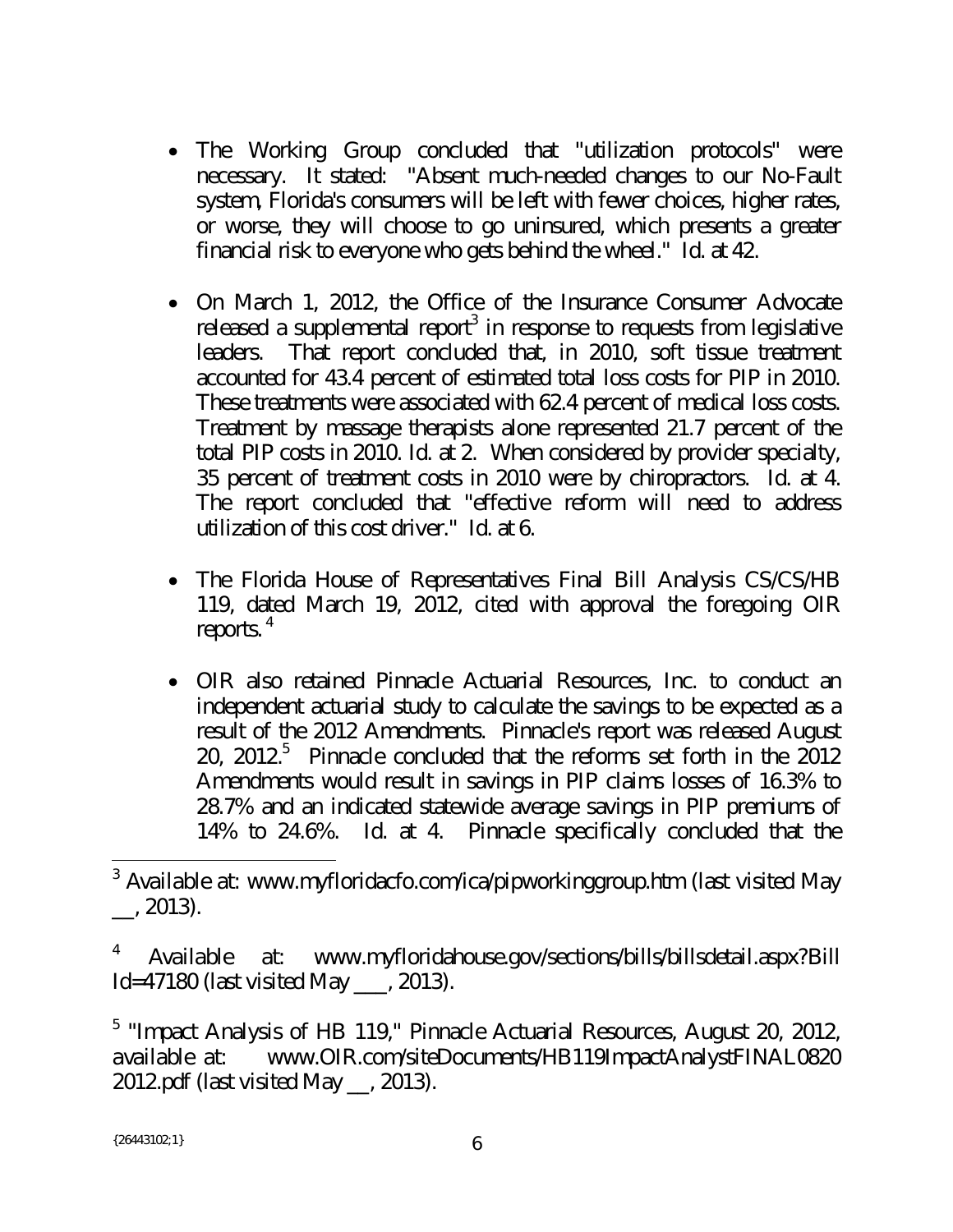exclusion of massage therapy and acupuncture would likely result in the following savings in claim losses:

| Minimum impact | $-6.9\%$               |
|----------------|------------------------|
| Central impact | $-8.7\%$               |
| Maximum impact | $-10.4\%$ <sup>6</sup> |

Restricting treatment for non-emergency conditions (which would include most chiropractic care) would result in the following savings in claim loss:

| Minimum impact | $-9.8\%$  |
|----------------|-----------|
| Central impact | $-12.3%$  |
| Maximum impact | $-14.7\%$ |

### *Id.* at 12.

In sum, the exclusion of massage therapy and acupuncture from PIP reimbursement and reduction of benefits to chiropractors reflects a legislative determination to control utilization and thereby put the brakes on PIP premium increases, and over time, to decrease PIP premiums. Simply put, by eliminating or reducing benefits for these treatments, the Legislature intended to eliminate substantial PIP cost drivers.

This goal of reducing PIP rates has been realized in part. The Legislature mandated that an insurer either reduce PIP rates by 10% or show cause should

 $6$  The report later states it is speculated that some massage therapy codes going forward will be recoded as payable codes; therefore, there will be some "leakage" and not all massage therapy will be eliminated from the system. It accordingly concludes that the indicated savings will be reduced to 7-10%. *Id.* at 5.

#### {26443102;1} 7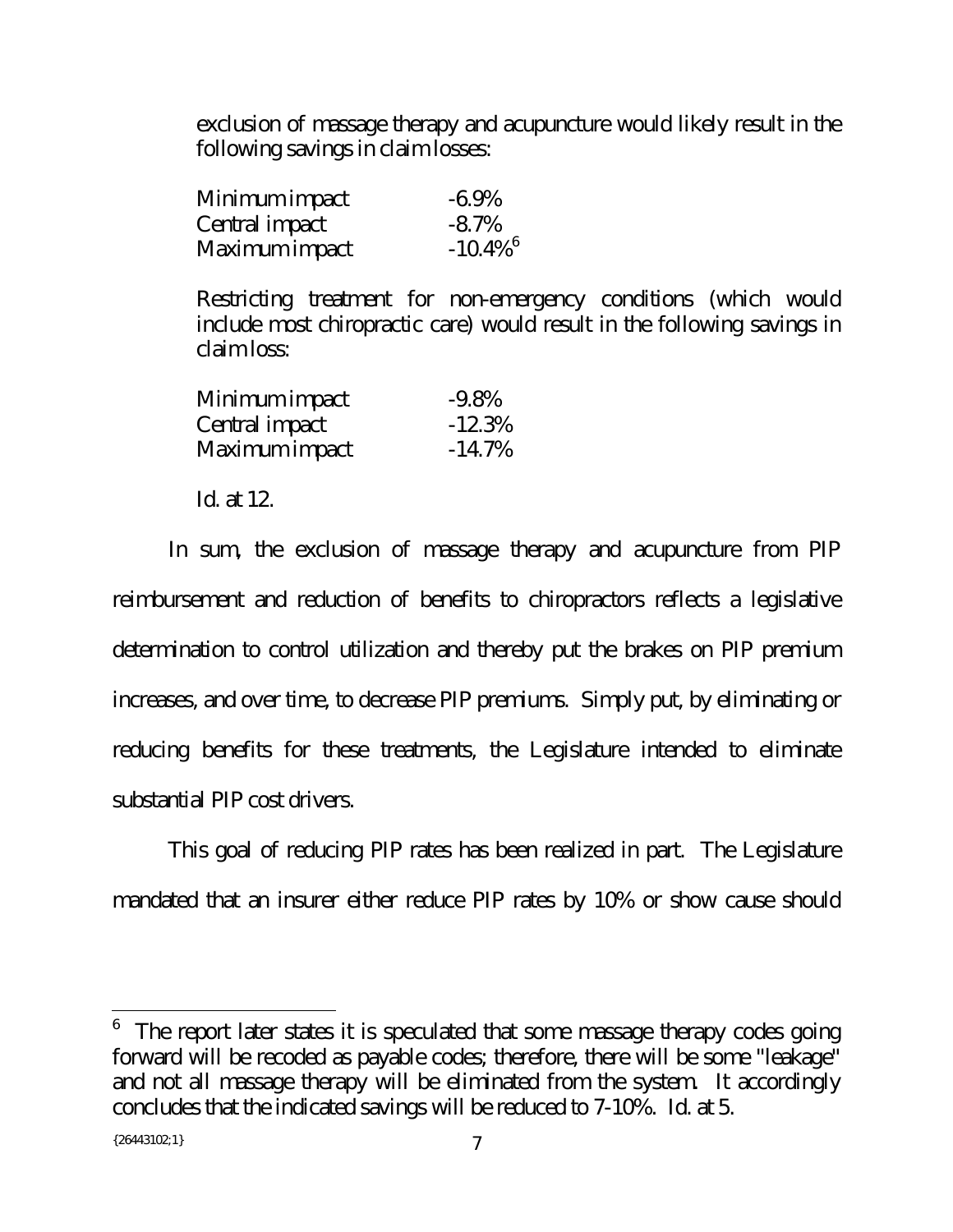reductions not occur as a result of the 2012 Amendments. Section 627.0651,

Florida Statutes, provides as follows:

(2) By October 1, 2012, an insurer writing private passenger automobile personal injury protection insurance in this state shall make a rate filing with the Office of Insurance Regulation. A rate certification is not sufficient to satisfy this requirement. If the insurer requests a rate in excess of a 10-percent reduction as applied to the current rate in its overall base rate for personal injury protection insurance, the insurer must include in its rate filing a detailed explanation of the reasons for failure to achieve a 10-percent reduction.

(3) By January 1, 2014, an insurer writing private passenger automobile personal injury protection insurance in this state shall make a rate filing with the Office of Insurance Regulation. A rate certification is not sufficient to satisfy this requirement. If the insurer requests a rate in excess of a 25-percent reduction as applied to the rate in effect as of the effective date of this act in its overall base rate for personal injury protection insurance since the effective date of this act, the insurer must include in its rate filing a detailed explanation of the reasons for failure to achieve a 25-percent reduction.

(4) If an insurer fails to provide the detailed explanation required by subsection (2) or subsection (3), the Office of Insurance Regulation shall order the insurer to stop writing new personal injury protection policies in this state until it provides the required explanation.

As of May 2, 2013, insurers had made one-hundred forty rate filings in accordance with these provisions. "List of Approved Rate Filings to Comply with HB 119 (As of 5/2/13)," Florida Office of Insurance Regulation Communication Office.<sup>7</sup> With regards to the insurers with the largest percentage of the Florida

<sup>7</sup> Available at: www.OIR.com/siteDocuments/ApprovedPIPRateFilings\_12-27- 12.pdf (last visited May \_\_, 2013).

<sup>{26443102;1}</sup> 8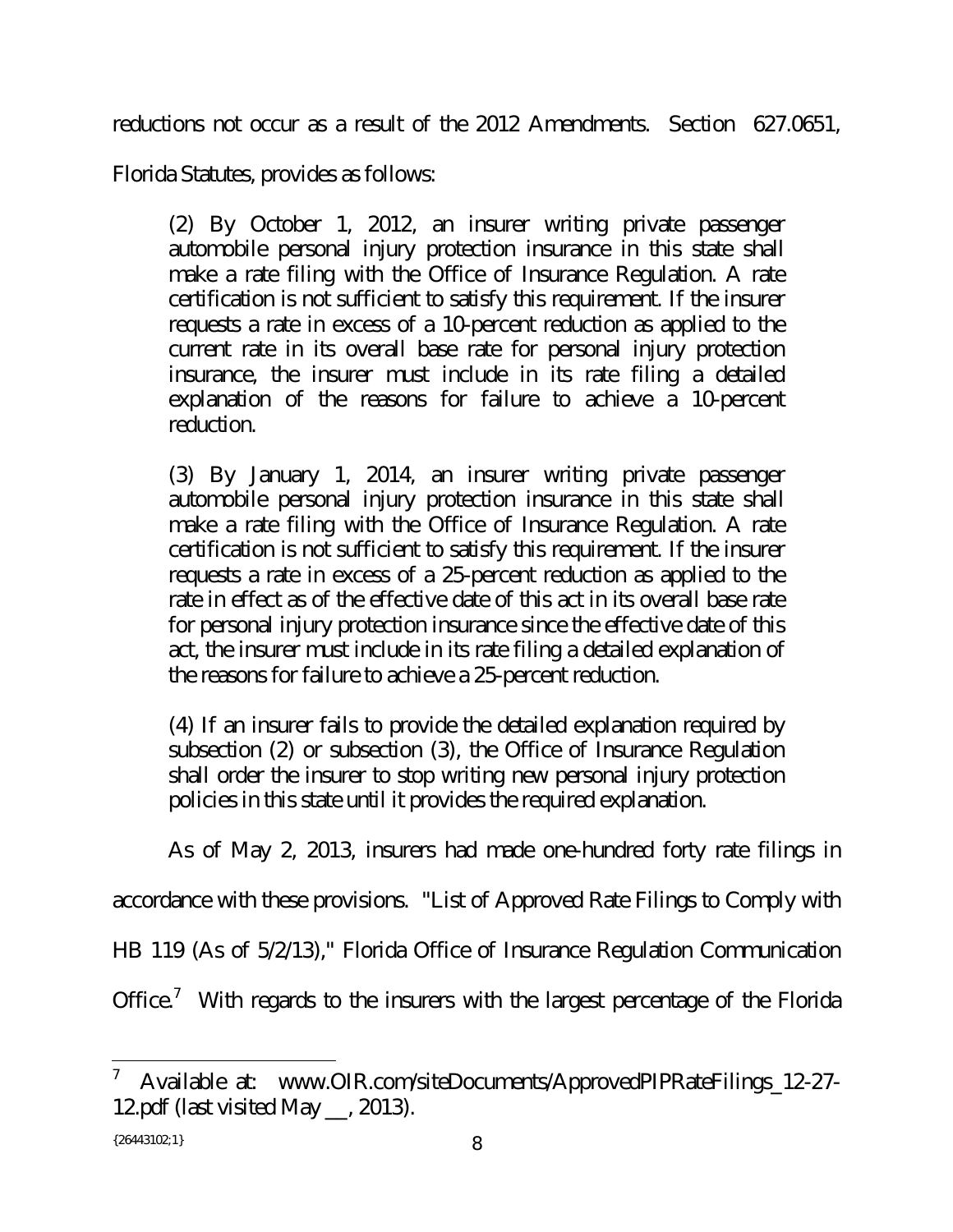market, State Farm's PIP percentage change is +7.9%, but State Farm indicated the percentage change would be +22.0% absent the 2012 Amendments. *Id.* Progressive Select, Progressive American, GEICO and Allstate all met the -10% percentage reduction threshold. *Id.* Forty other rate filings were made meeting the -10% percentage reduction threshold, and three filings were between a -9 and -10 percent reduction. *Id.* Approximately eighty filings did not meet the -10% percentage reduction threshold, but the insurers making these filings indicated that the rate filed was reduced more than 10% (and often much more) from the rate they would have filed absent the enactment of the 2012 Amendments. *Id.* These rate reductions and reduced rate increases, largely attributable to the 2012 Amendments affected by the injunction order, clearly benefit Florida insureds to the extent that they help drive down the overall cost of auto insurance.

II. THE INJUNCTION ORDER HAS RESULTED IN SIGNIFICANT CONFUSION AND UNCERTAINTY FOR PROPERTY AND CASUALTY INSURERS.

The circuit court injunction order—while technically deficient as explained in OIR's initial brief<sup>8</sup>—has created significant confusion and uncertainty for property and casualty insurance companies that write PIP coverage in Florida. The underlying lawsuit is not the result of an existing controversy between an insurer and a provider—nor was it brought against any particular insurer. Instead, the

As OIR argues, the circuit court injunction is vague as to which specific provisions are struck down and in which circumstances.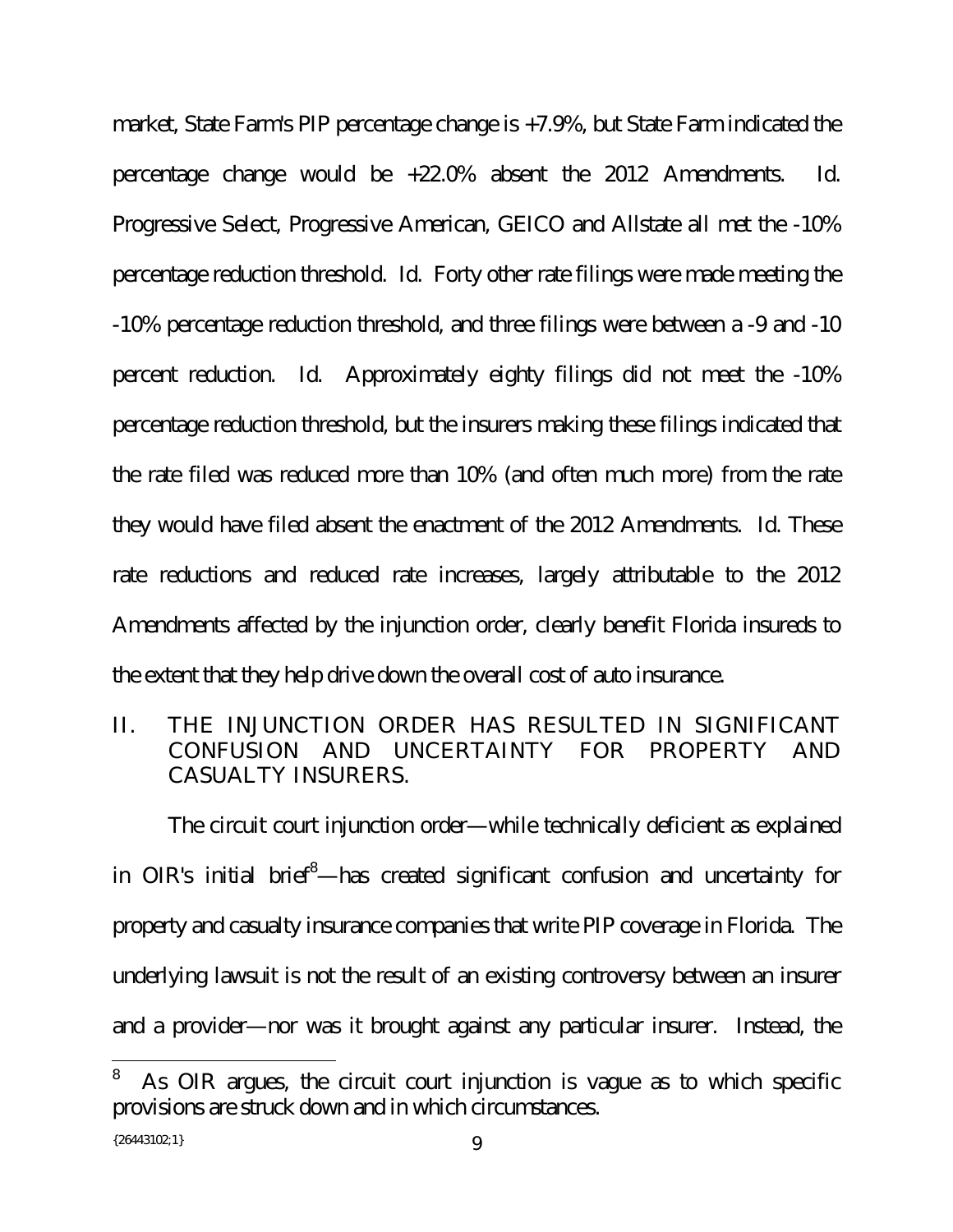lawsuit was brought by providers against OIR. Consistent with the posture of that lawsuit, the injunction order is not directed to insurers—it is directed to OIR. [*See* Order, OIR App. 1.] *See also Trisotto v. Trisotto*, 966 So. 2d 986, 988 (Fla. 5th DCA 2003) ("A Court is without jurisdiction to issue an injunction that interferes with the rights of those who are not parties to the action."). Thus, insurers are faced with a conundrum—do they or do they not comply with the parts of 2012 Amendments affected by the circuit court injunction order, which are incorporated into their contracts with insureds? Either choice has repercussions.

As duly enacted statutes, the 2012 Amendments, in totality, remain in effect until declared unconstitutional by a final appellate decision. *See Deltona Corp. v. Bailey*, 336 So. 2d 1163, 1166 (Fla. 1976) ("[A]n act of the Legislature is presumed constitutional until invalidated by a final appellate decision.") (citing *In re Estate of Caldwell*, 247 So. 2d 1 (Fla. 1971)); *Mallory v. State of Florida*, 866 So. 2d 127, 128 (Fla. 4th DCA 2004) ("Because statutes are presumed constitutional and given effect until they are declared unconstitutional . . .") (citing *Ison v. Zimmerman*, 372 So. 2d 431 (Fla. 1979); *Hillsborough Cnty. Aviation Auth.*, 739 So. 2d 175, 179 (Fla. 2d DCA 1999) ("Until this statute was declared unconstitutional, it was presumed constitutional, and all [affected parties] had a duty to apply it.").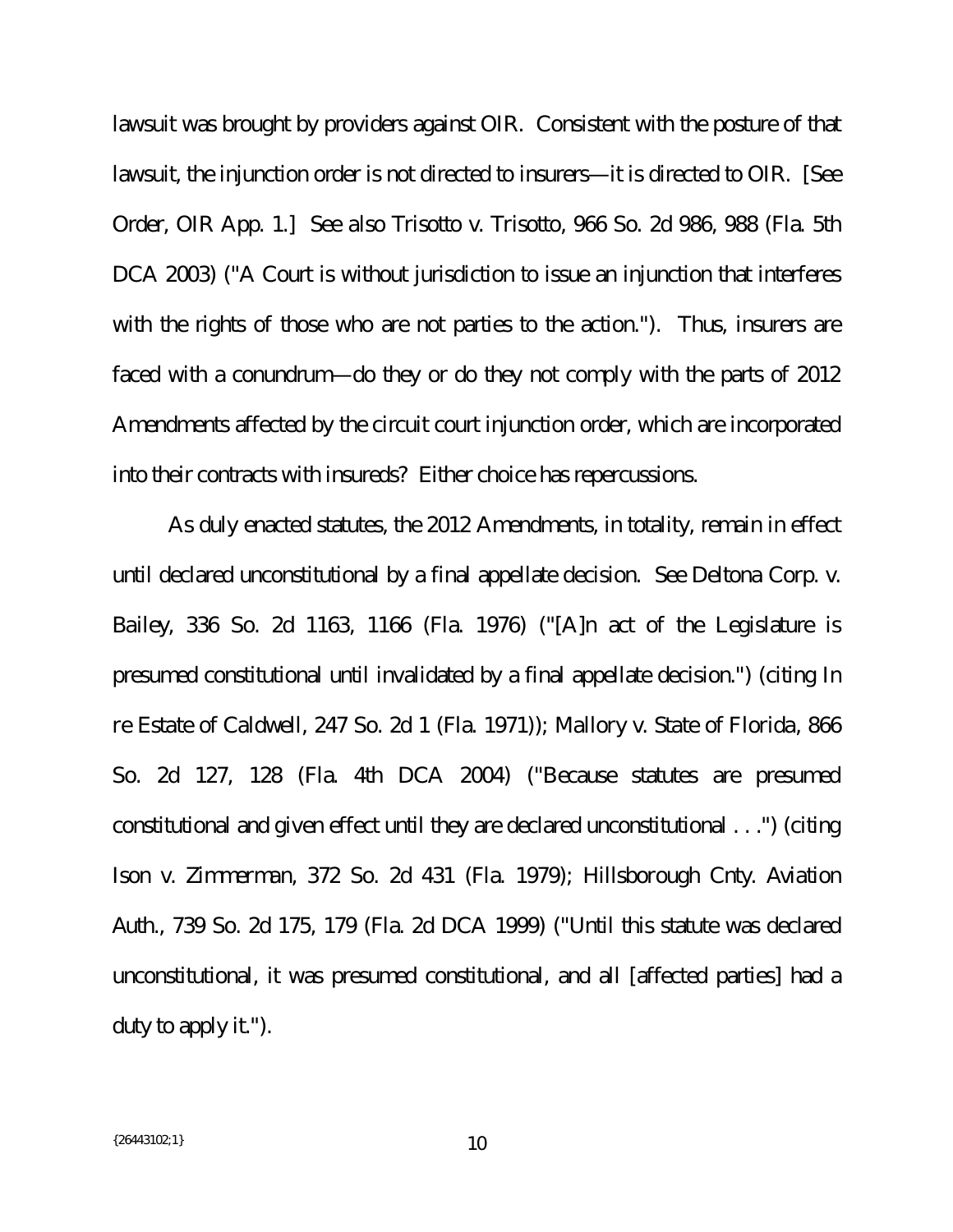While the circuit court judge stated "I find the motion should be granted in part because the Act violates Article I, Section 21 of the Florida Constitution (Access to Courts)" [Order at 1, OIR App. 1], a statement by a judge in an order granting a temporary injunction does not render a statute unconstitutional. *See TJ Mgmt. Grp., L.L.C. v. Zidon,* 990 So. 2d 623, 625 (Fla. 3d DCA 2008) (stating that the purpose of an injunction is not to resolve disputes, but to maintain the status quo until final relief may be given); *Hu v. Hu*, 942 So. 2d 992, 994 (Fla. 5th DCA 2006) (same).

Thus, while the injunction remains in effect, the insurers must choose between (i) complying with the parts of the 2012 Amendments affected by the injunction order and the contracts with insureds incorporating them, and (ii) ignoring the duly enacted Amendments and the provisions of their approved contracts.

The repercussions are immediate if the insurers choose the former compliance with the 2012 Amendments and their contracts with insureds. Immediately upon rejecting a PIP claim from an acupuncturist or massage therapist, for instance, the insurer could be sued in county court by the provider, who undoubtedly will argue the 2012 Amendments are unconstitutional and compliance with the Amendments is enjoined. While the individual claims may be for relatively small dollar amounts, the expense to the insurer of each litigation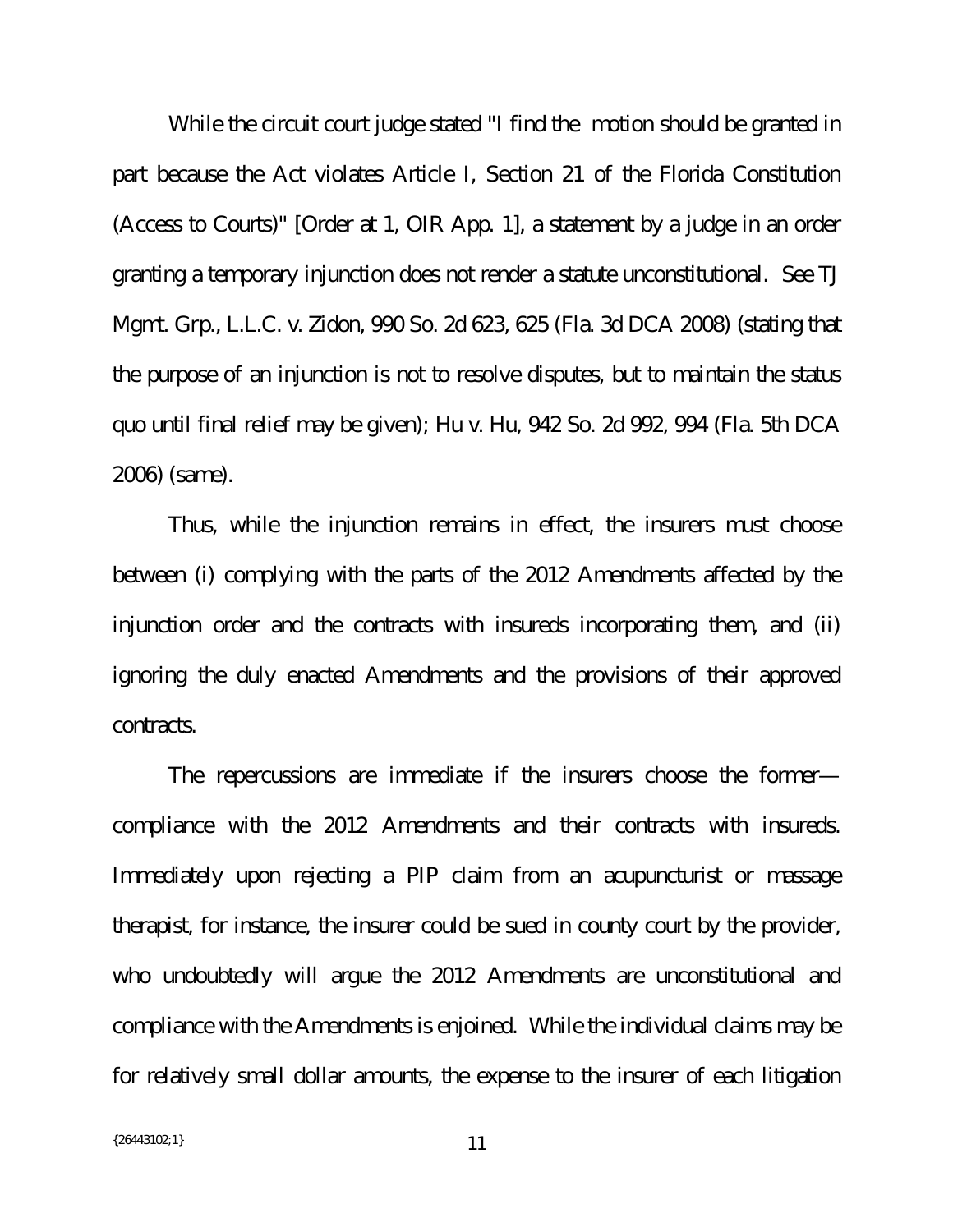may far outweigh the cost of simply paying the acupuncturist's or massage therapist's claim—especially given the potential for an award of attorney's fees under the insurance statutes. These expenses are a significant driver in the cost of PIP insurance for Florida insureds. Additionally, due to uncertainties in interpretation of other PIP statutory provisions, the county courts already are taxed by the high volume of PIP lawsuits brought by providers.<sup>9</sup> The uncertainty caused by the injunction will only increase the county court docket overload.

Further, it is uncertain whether insurers will be subject to OIR enforcement actions if they comply with the 2012 Amendments affected by the injunction. The injunction order purportedly enjoins OIR from enforcing certain parts of the 2012 Amendments. Uncertainty exists as to whether this means that OIR instead may enforce the PIP provisions in effect prior to enactment of the 2012 Amendments. In other words, it is uncertain whether OIR can take action against an insurer if they refuse to reimburse PIP provider claims for massage and acupuncture treatments because such reimbursement was permitted prior to the effective date of the 2012 enactments.

There also are repercussions if the insurer chooses to reimburse acupuncture and massage therapy services (for example) in contravention of the 2012 Amendments and their contracts with insureds. The insurers have set, and

{26443102;1} 12

<sup>&</sup>lt;sup>9</sup> PIP Working Group Report, at 35-40.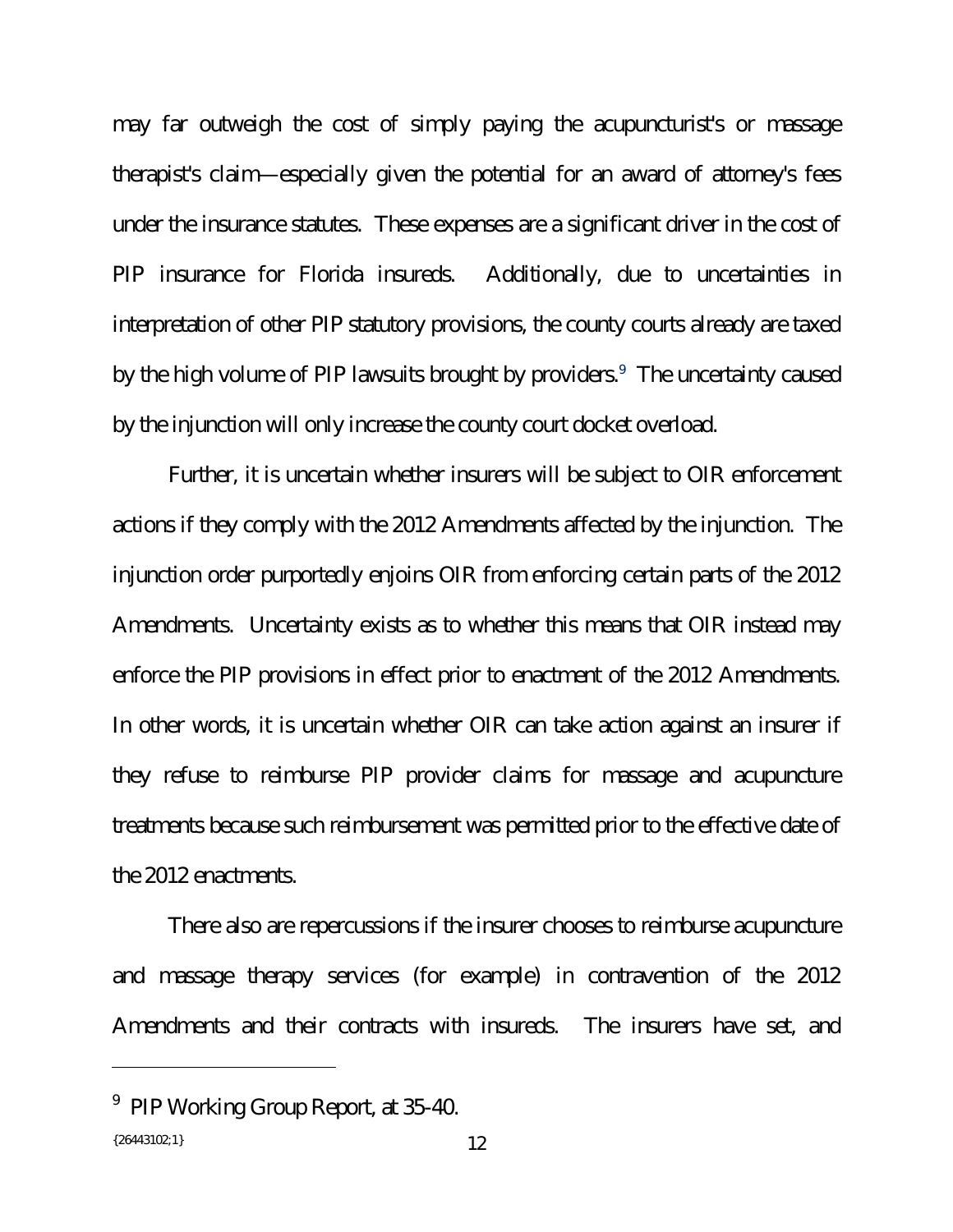obtained approval of, their premium rates based on the assumption the 2012 Amendments would be in effect. The insurers were required by the 2012 Amendments to propose rates to OIR that reflected reductions due to savings incurred as a result of not having to reimburse for acupuncture and massage therapy. These rates, in many instances, are in effect. It is uncertain whether the injunction order means the insurers may now revert to their prior contracts with insureds and the rates charged under those contracts. If the insurers reimburse providers as if those contracts were still in effect, yet are required to charge premium under the new contracts, they will incur losses that could impact reserves and insurance company ratings—thus jeopardizing Florida insureds going forward and causing subsequent increases in premium.

As stated by OIR in its initial brief, the effect of the injunction order is entirely unclear, and this lack of clarity has resulted in confusion and uncertainty in the insurance industry state-wide. The injunction should be reversed.

#### **CONCLUSION**

For the reasons expressed in this *Amici Curiae* Brief and the Initial Brief filed on behalf of Appellant, Kevin M. McCarty, in His Official Capacity as the Commissioner of the Florida Office of Insurance Regulation, the *Amici* respectfully request that this Court reverse the circuit court's order.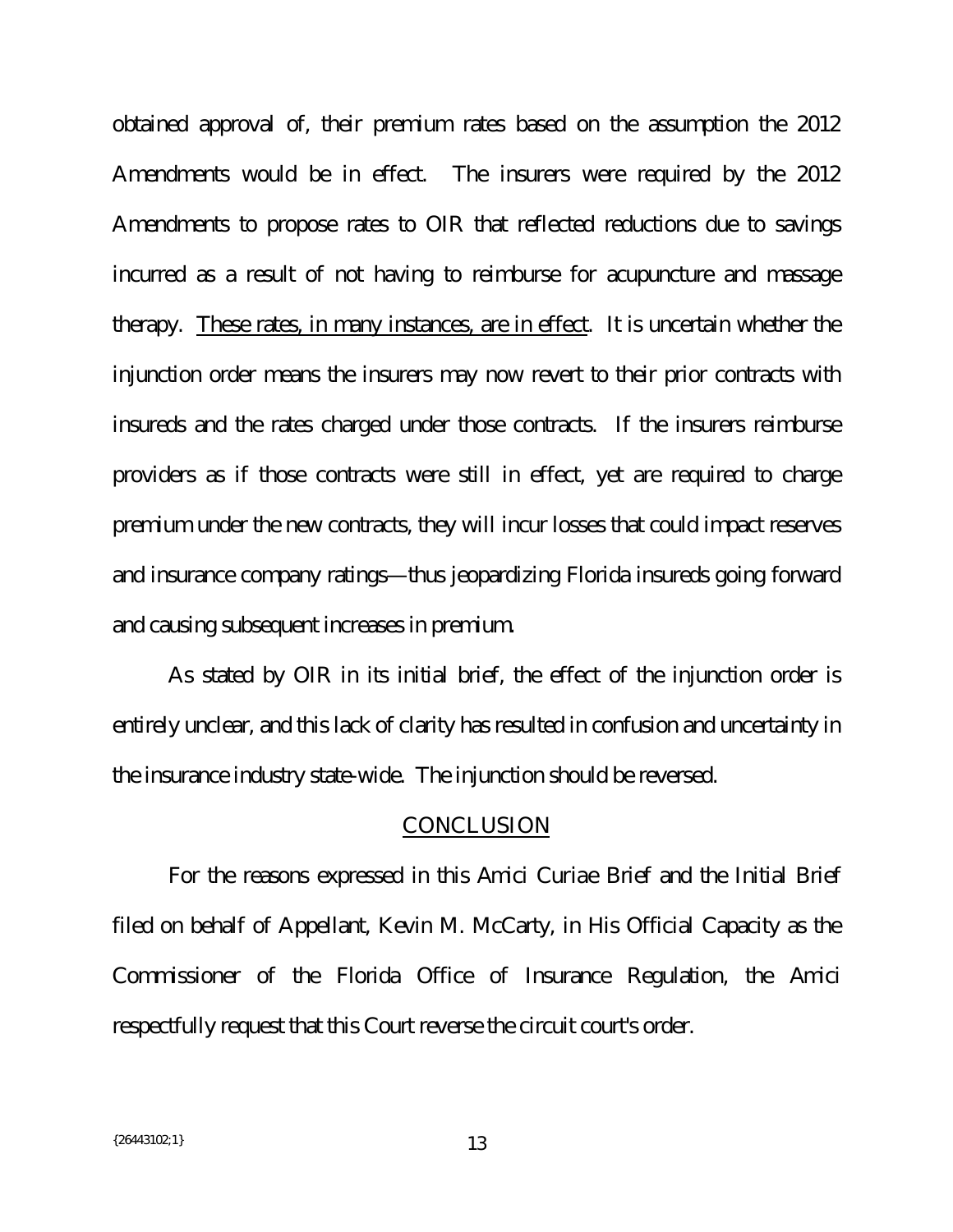Respectfully submitted,

/s/ Nancy M. Wallace KATHERINE E. GIDDINGS (949396) NANCY M. WALLACE (65897) katherine.giddings@akerman.com nancy.wallace@akerman.com elisa.miller@akerman.com martha.parramore@akerman.com Akerman Senterfitt 106 East College Avenue, Suite 1200 Tallahassee, Florida 32301 Telephone: (850) 224-9634 Telecopier: (850) 222-0103

MARCY L. ALDRICH (968447) marcy.aldrich@akerman.com debra.atkinson@akerman.com Akerman Senterfitt One SE Third Avenue, 25<sup>th</sup> Floor Miami, Florida 33301 Telephone: (305) 374-5600 Telecopier: (305) 374-5095

Attorneys for *Amici Curiae* Personal Insurance Federation of Florida and the National Association of Mutual Insurance Companies

## CERTIFICATE OF SERVICE

I HEREBY CERTIFY that a true and correct copy of the foregoing was filed electronically through the First District Court of Appeal's eDCA and e-mailed to Luke Lirot, Esq. (Luke2@lirotlaw.com and jimmy@lirotlaw.com) and Adam S. Levine, Esq. (aslevine@msn.com and alevine@law.stetson.edu) (Attorneys for Appellee) and C. Timothy Gray, Esq. (tim.gray@OIR.com), J. Bruce Culpepper, Esq. (bruce.culpepper@OIR.com), Allen Winsor, Esq.  $(Allen.Win sor@myfloridalegal.com)$ , Rachel Nordby, Esq. (Rachel.Nordby@myfloridalegal.com) (Attorneys for the Florida Department of Insurance, Office of Insurance Regulation) and Theodore E. Karatinos, Holliday, Bomhoff & Karatinos, P.L., 18920 No. Dale Mabry Hwy., Stuie 101, Lutz, FL 33548 (tedkaratinos@hbklawfirm.com) (Attorney for *Amicus Curiae* Florida Acupuncture Association and Florida State Oriental Medical Association) this 30th day of May 2013.

> /s/ Nancy M. Wallace NANCY M. WALLACE